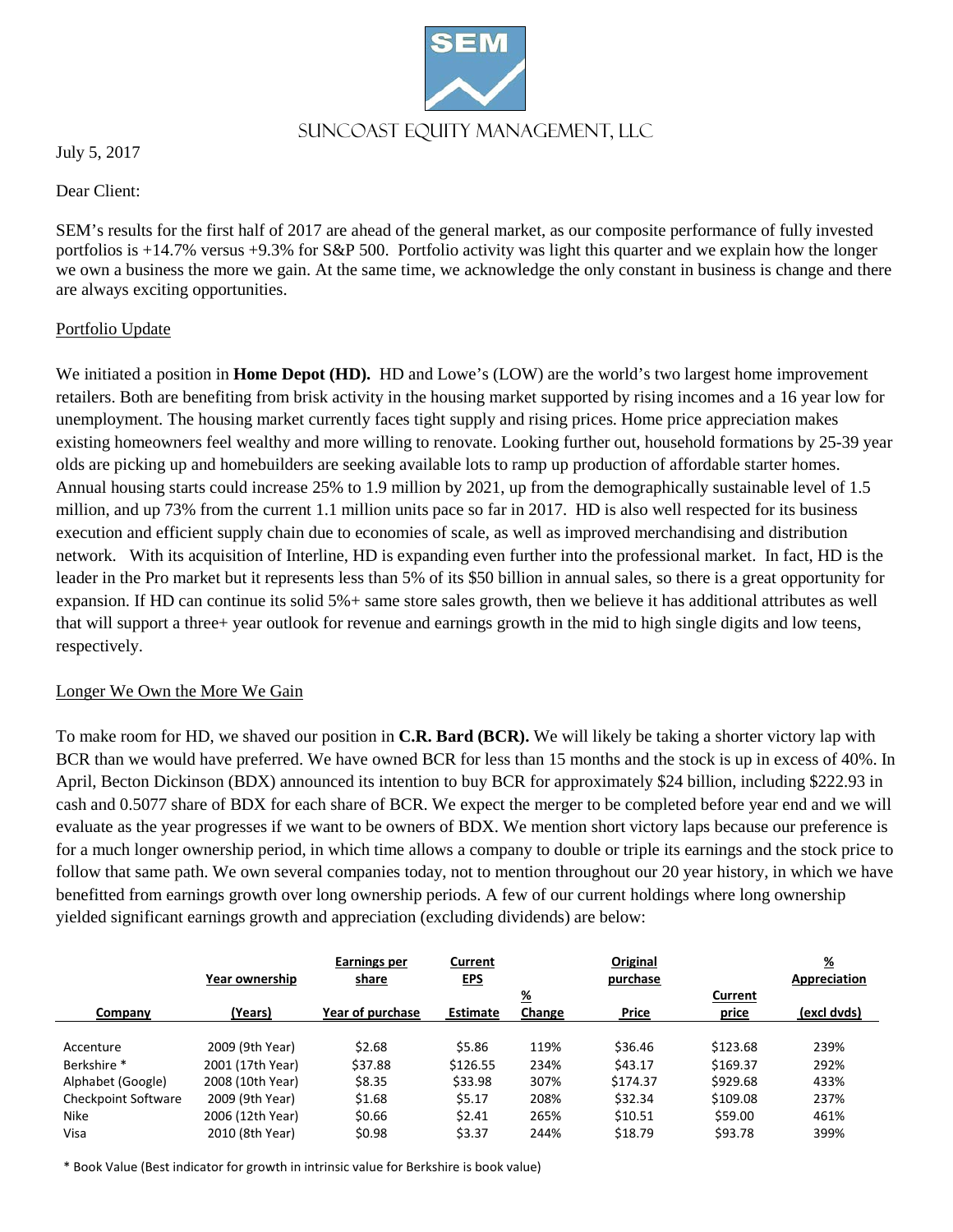## Optimists Forever! Futurists Not So Much!

Quite simply, if you're an investor then you're an optimist. Some folks may feel that personally they are not an optimist; but we all are by default, as the true opposite would be burying your head (and your money) in the sand, and none of us are doing that. Of course you engage us to manage your optimism (investments) and we carry out this process with great care and discipline. We engage in a rules-based process we refer to as the **SEM-Disciplined Investment System** (SEM-DIS) that over time has proven to earn a better return while taking less risk than the market. But we also know the journey is bumpy and reasonably consistent with the old adage "two steps forward one step back." Part of the rules of our SEM-DIS involves studying the data on the income statement, the direction of the business and the profitability; we prefer that both are expanding. We also examine the balance sheet to understand if it is getting stronger or weaker, as we prefer stronger. We also want to understand the underlying reasons a company is growing, shrinking or staying the same, whether its products or services are in demand, and what the competitive landscape is like.

We are living in exciting times as investors. Businesses seek to capture profits and returns on capital by satisfying one primary goal, accelerating consumer satisfaction. I can't recall a time in history in which a few companies grew so large in such a short period of time and are serving such large customer bases so quickly. It has been amazing the rapid interest in the products and services that an **Apple**, **Alphabet (Google), Amazon** and **Facebook** have created and offer, as well as global companies such as **Tencent's** with its WeChat social and services network offering.

At the base of these new products and services are core innovations in technology such as the microchip, the internet and wireless services. Looking back for a moment, the personal computer in the 1980s certainly started the process, but it was Apple's iPhone and then Google's Android operating software for mobile phones that were transformational. The handheld device has spawned new industries and destroyed others. On the destruction side, just one example is digital cameras. Shipments are off 80% since 2010 even though photos are more plentiful than ever before.

Importantly, it may be just getting started. The smartphone is now your personal assistant displacing your alarm clock, AAA triptiks (map), encyclopedia and weatherman as we are just scratching the service. What about the phone itself? The primary usage of this device is not for voice calls like it used to be a decade ago. Accessing Facebook to check in with your social world is one of the highest uses of a smartphone. As of March 31, nearly 2 billion users were logging in at least once a month with the majority on mobile devices. Mark Zuckerberg, Facebook's CEO, self- describes the company as the "world's social infrastructure".

It is amazing that Facebook is one of the five most valuable companies on the stock market, yet it has only been a pubic company for five years. If we take a step beyond optimism we may ask ourselves do we need to be "futurists" to be successful in investing? "Futurists" according to Wikipedia (a free online Encyclopedia), refers to people who attempt to predict the future. Predicting the future is notoriously difficult to do and we are not aware of anyone that has a successful track record here. From an individual business standpoint, the trajectory of what's ahead isn't always obvious. So to be a successful investor you should have a process in which you *observe* (with excitement) rather than *predict* what the future may hold. A discipline based on observing data points as businesses evolve over time is critical. You then layer those observations within your investment process to make the best decisions possible, realizing you will not capture every opportunity and that you can occasionally miss out or wrongly judge the competitive strength of a business.

Warren Buffett at his shareholder meeting this May said he "blew it" and regrets missing out on investing in GOOG, even though he understood the company's growth prospects. But as we know he has done all right for his investors and himself as we noted in the table above in our seventeen year ownership of Berkshire Hathaway.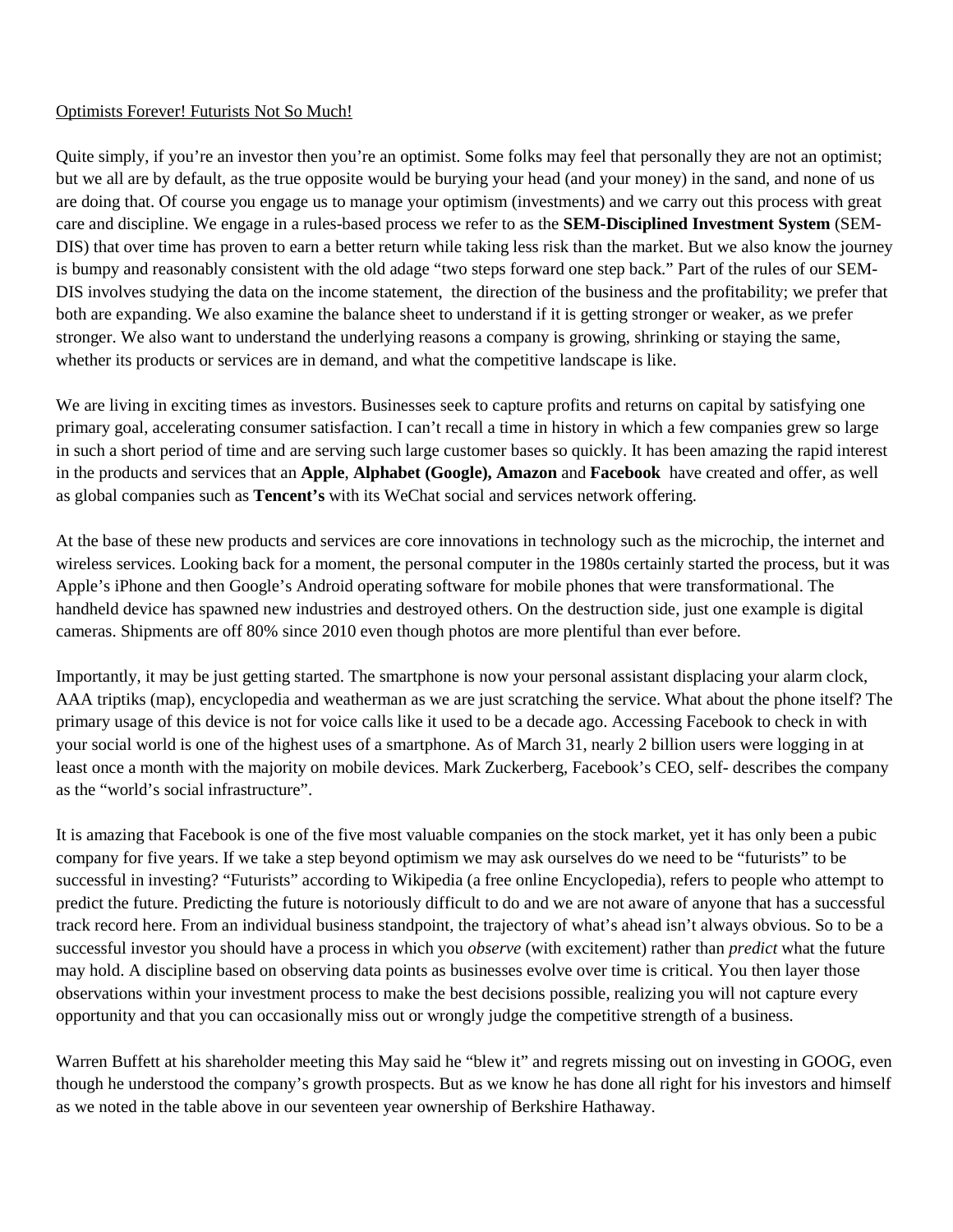### Full Speed Ahead

As the world and business change, we understand at SEM that our investment process evolves along with it to remain relevant. And like Warren Buffett, we have had our share of missed opportunities but still generate good results over time. As we approach our twentieth anniversary, it is exciting that the **SEM-DIS** is sound and requires no change in the markers that identify above average companies. Our process is always geared towards discovering companies that are leading economic growth.

The accumulated size and scale of the top five companies (those mentioned above sans Microsoft) and the momentum of upstarts feeding off the ecosystems they have created may be just getting going! Just a few of the product and service areas that are changing in the recognizable consumer space include (1) Food consumption from packaged to prepared fresh (2) Transportation from drive yourself to self-driving, (3) Retail products purchasing, including clothing and footwear, from go to the store to never leave your house and (4) Entertainment from traditional cable to a plethora of internet-based service choices. We will keep an eye on the exciting changes ahead and both the positive and challenging impact on our portfolio companies. We look forward to continuing to grow the value of our portfolios through the growth of our businesses. Best wishes to everyone for a terrific summer!

We thank you for your continued confidence.

Sincerely,

*Don Amy* Donald R. Jowdy Amy Lord, CFA

President Senior Vice President